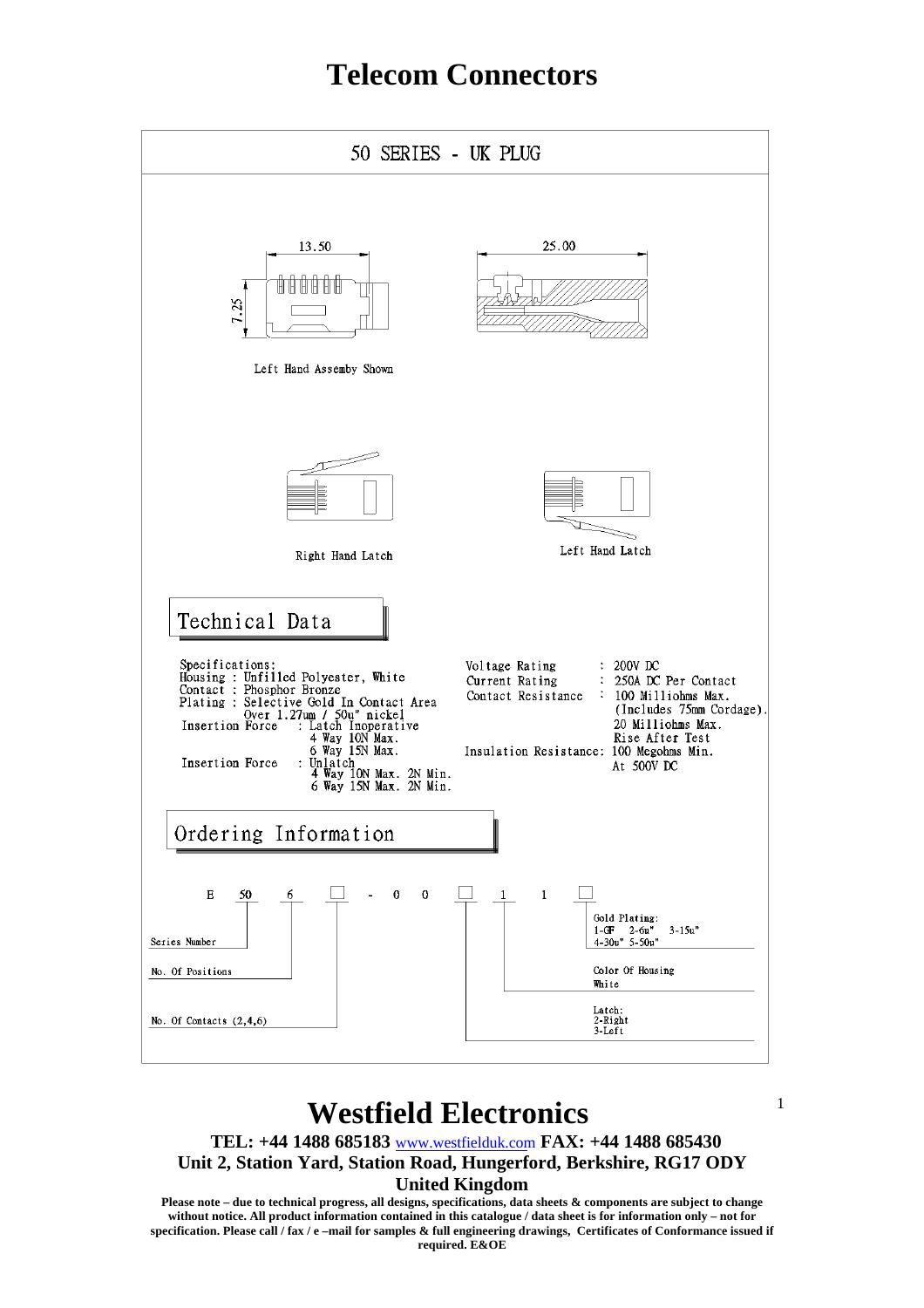

### **Westfield Electronics**

**TEL: +44 1488 685183** www.westfielduk.com **FAX: +44 1488 685430 Unit 2, Station Yard, Station Road, Hungerford, Berkshire, RG17 ODY**

#### **United Kingdom**

**Please note – due to technical progress, all designs, specifications, data sheets & components are subject to change without notice. All product information contained in this catalogue / data sheet is for information only – not for specification. Please call / fax / e –mail for samples & full engineering drawings, Certificates of Conformance issued if required. E&OE**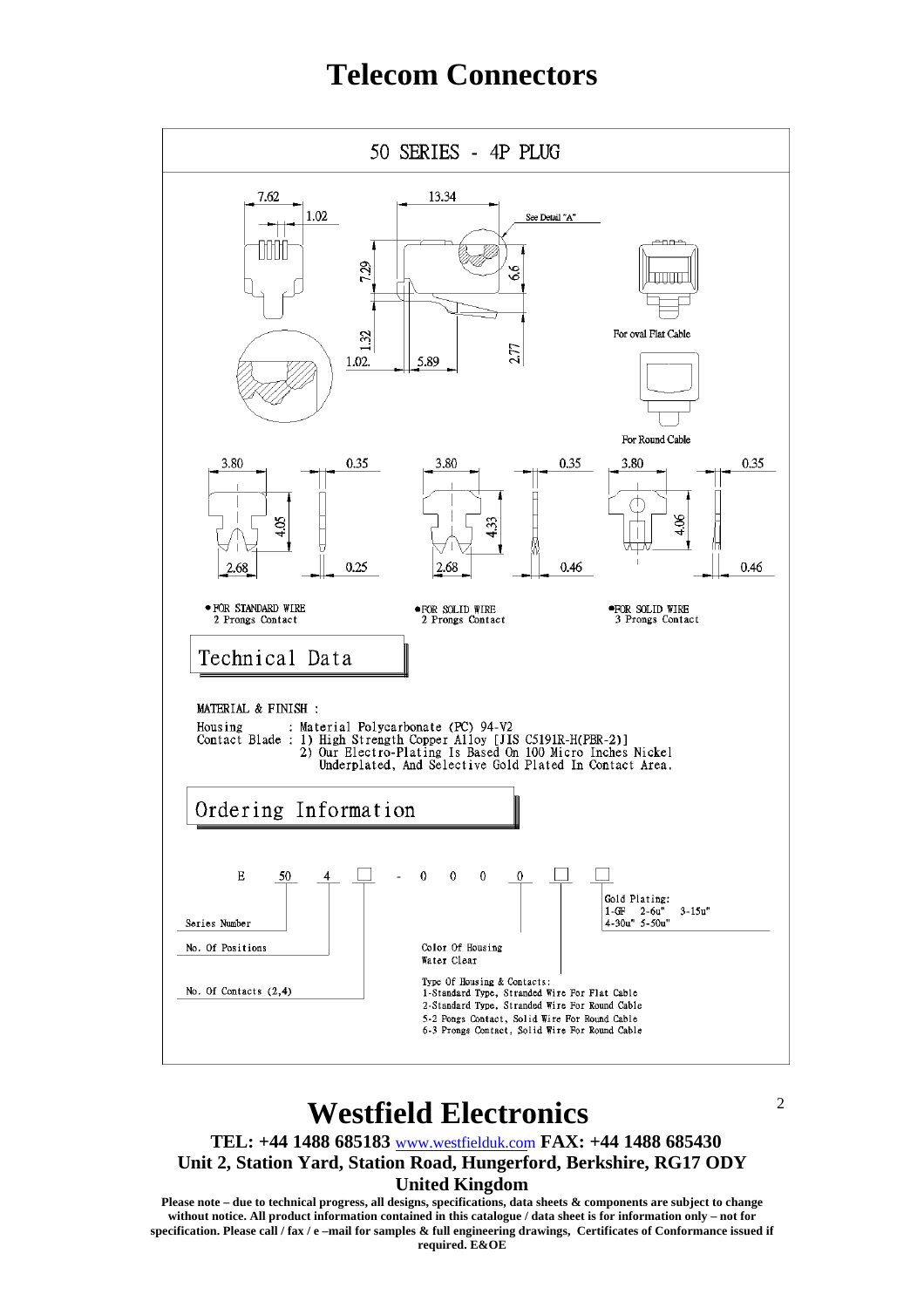

### **Westfield Electronics**

**TEL: +44 1488 685183** www.westfielduk.com **FAX: +44 1488 685430 Unit 2, Station Yard, Station Road, Hungerford, Berkshire, RG17 ODY** 3

#### **United Kingdom**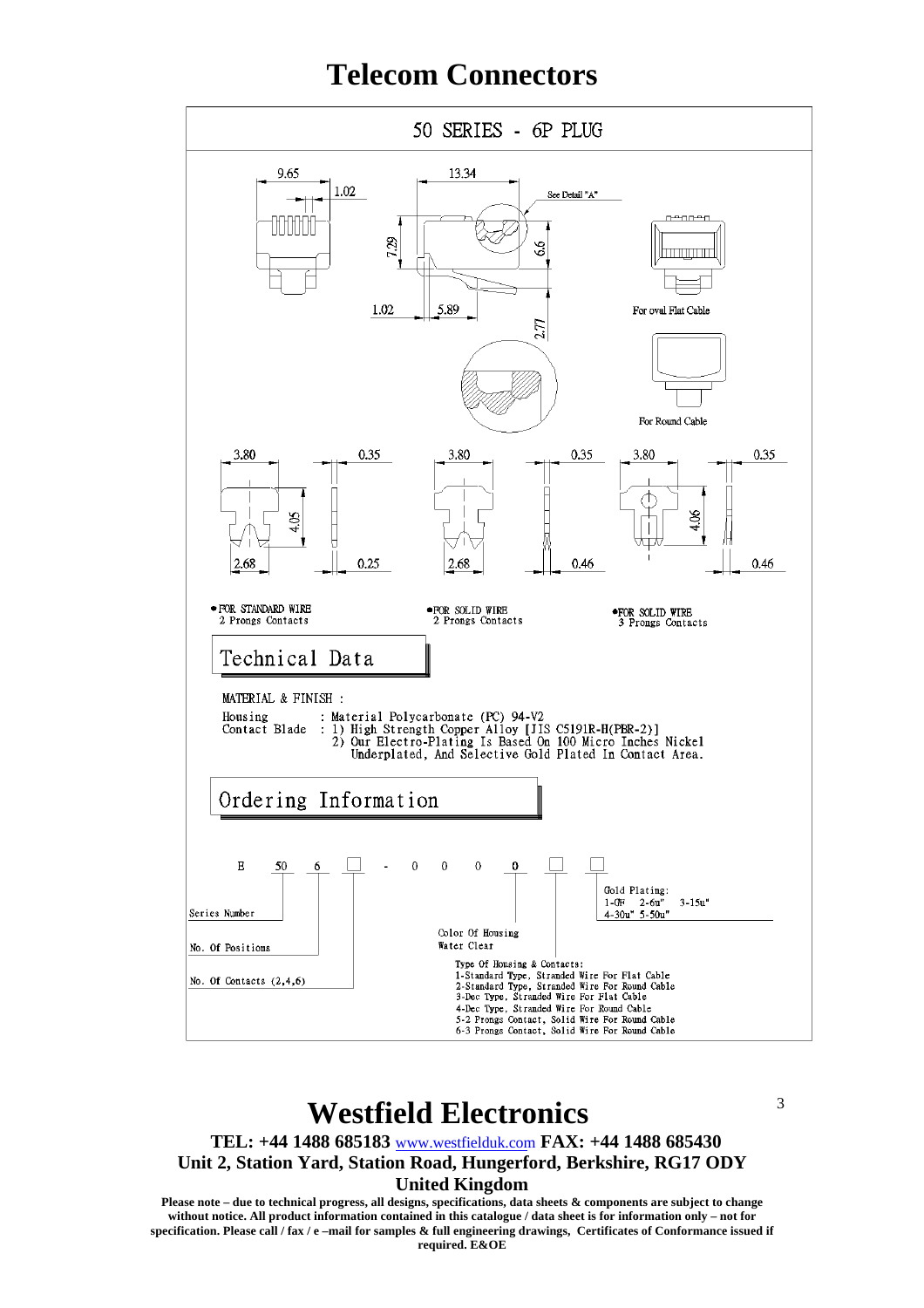

### **Westfield Electronics**

**TEL: +44 1488 685183** www.westfield.co.uk **FAX: +44 1488 685430**

**Unit 2, Station Yard, Station Road, Hungerford, Berkshire, RG17 ODY United Kingdom**

**Please note – due to technical progress, all designs, specifications, data sheets & components are subject to change without notice. All product information contained in this catalogue / data sheet is for information only – not for specification. Please call / fax / e –mail for samples & full engineering drawings, Certificates of Conformance issued if required. E&OE**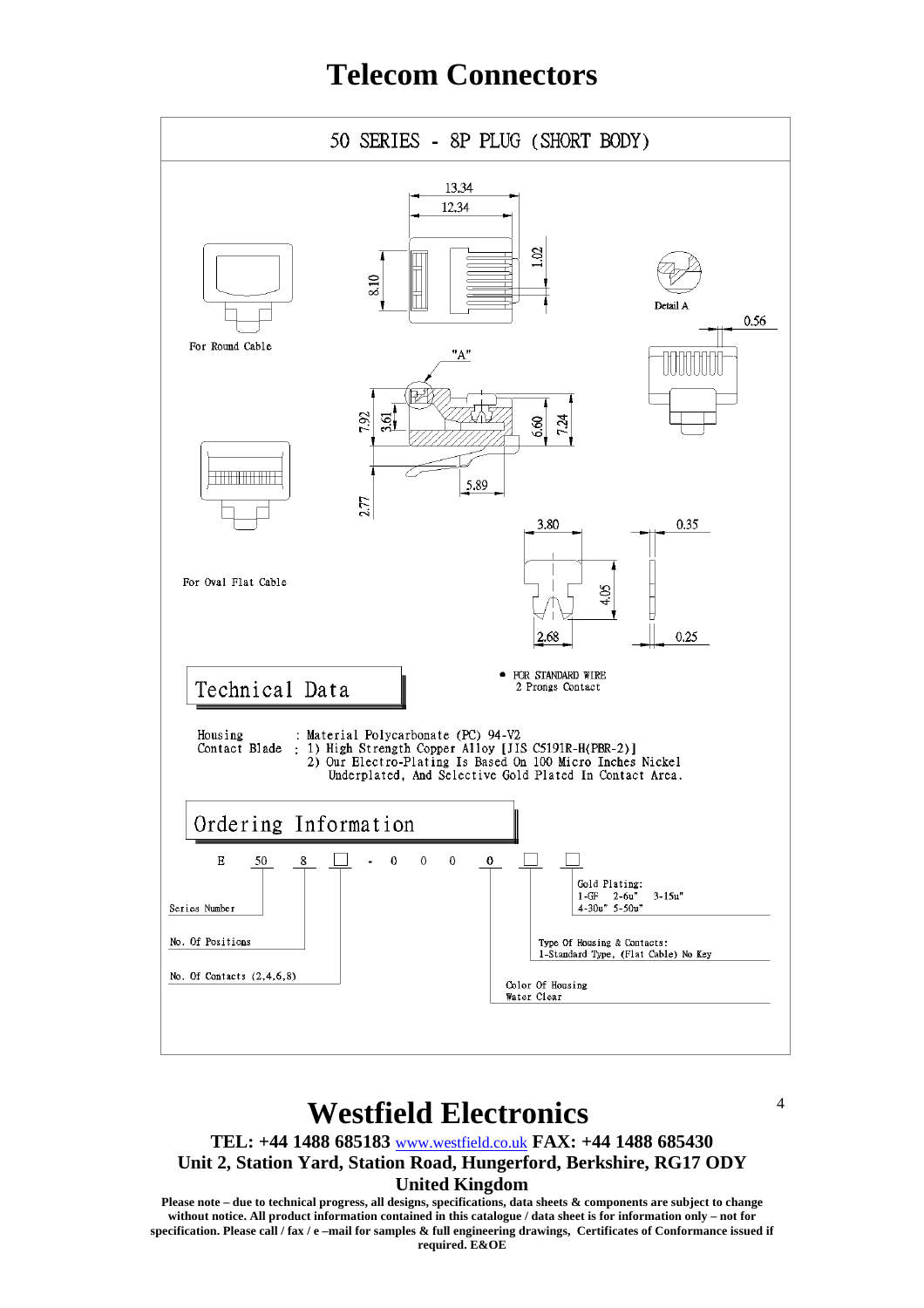

### **Westfield Electronics**

**TEL: +44 1488 685183** www.westfielduk.com **FAX: +44 1488 685430**

**Unit 2, Station Yard, Station Road, Hungerford, Berkshire, RG17 ODY**

#### **United Kingdom**

**Please note – due to technical progress, all designs, specifications, data sheets & components are subject to change without notice. All product information contained in this catalogue / data sheet is for information only – not for specification. Please call / fax / e –mail for samples & full engineering drawings, Certificates of Conformance issued if required. E&OE**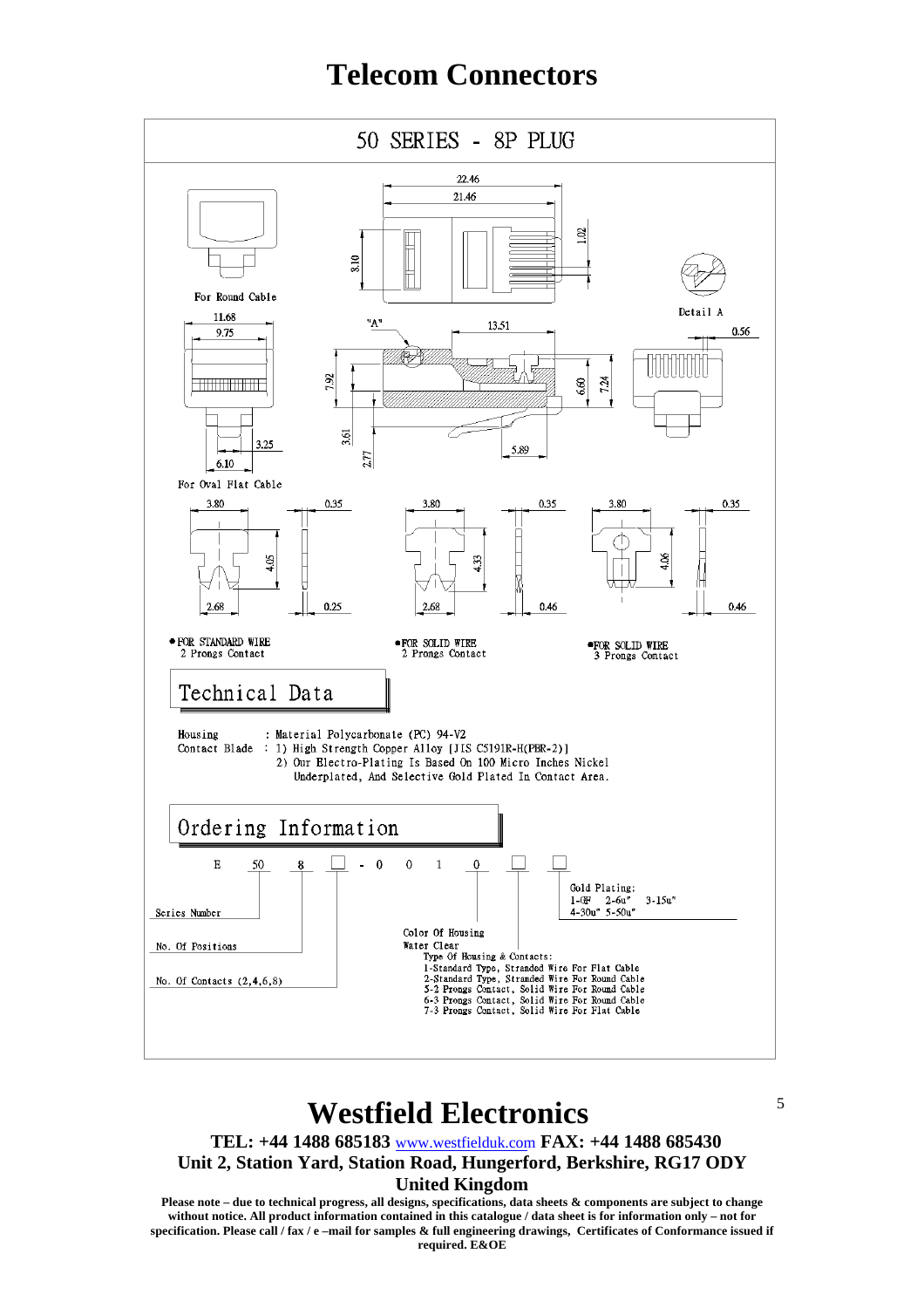

### **Westfield Electronics**

**TEL: +44 1488 685183** www.westfielduk.com **FAX: +44 1488 685430**

6

**Unit 2, Station Yard, Station Road, Hungerford, Berkshire, RG17 ODY**

**United Kingdom**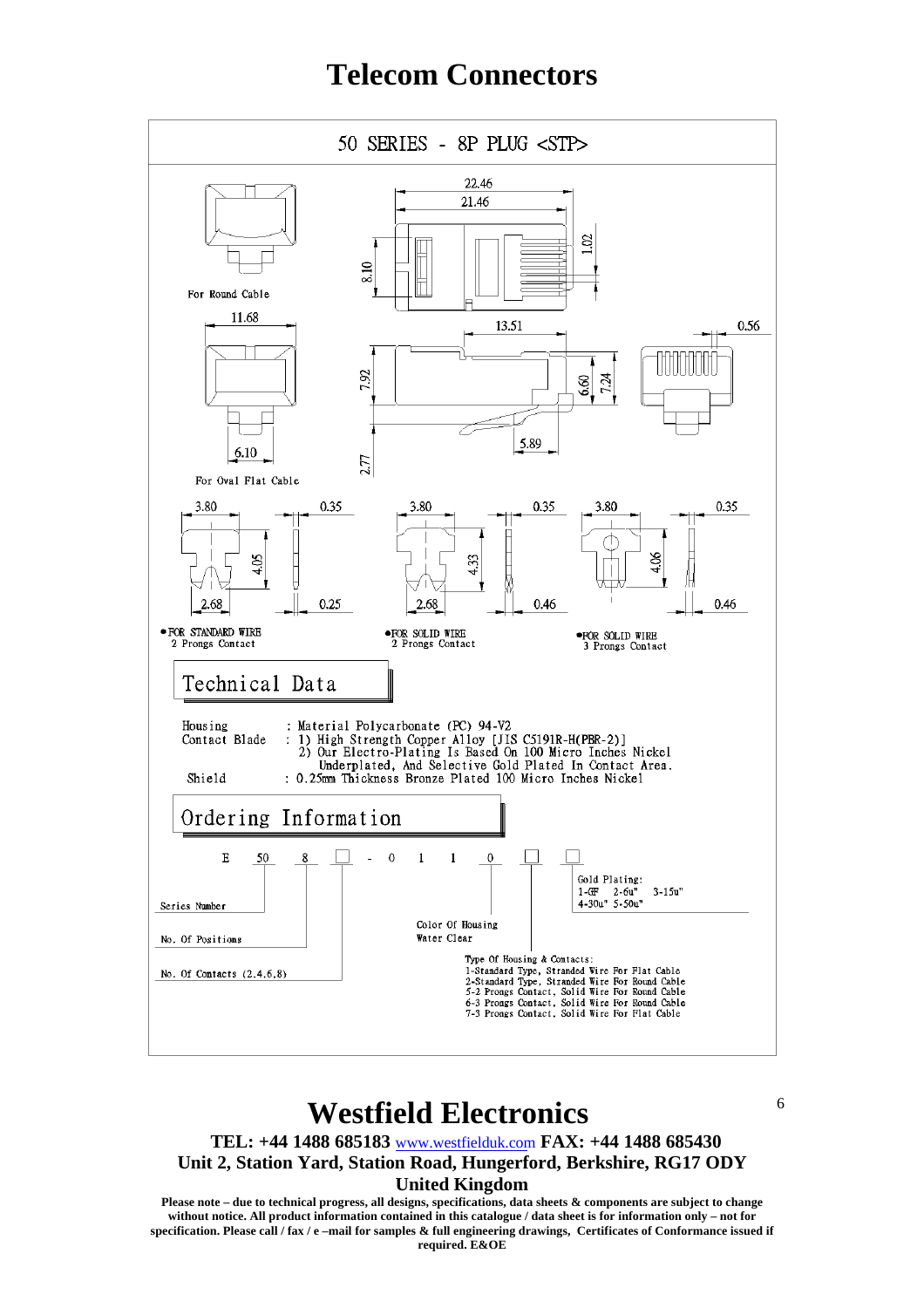

#### **Westfield Electronics**

**TEL: +44 1488 685183** www.westfielduk.com **FAX: +44 1488 685430**

**Unit 2, Station Yard, Station Road, Hungerford, Berkshire, RG17 ODY**

7

**United Kingdom**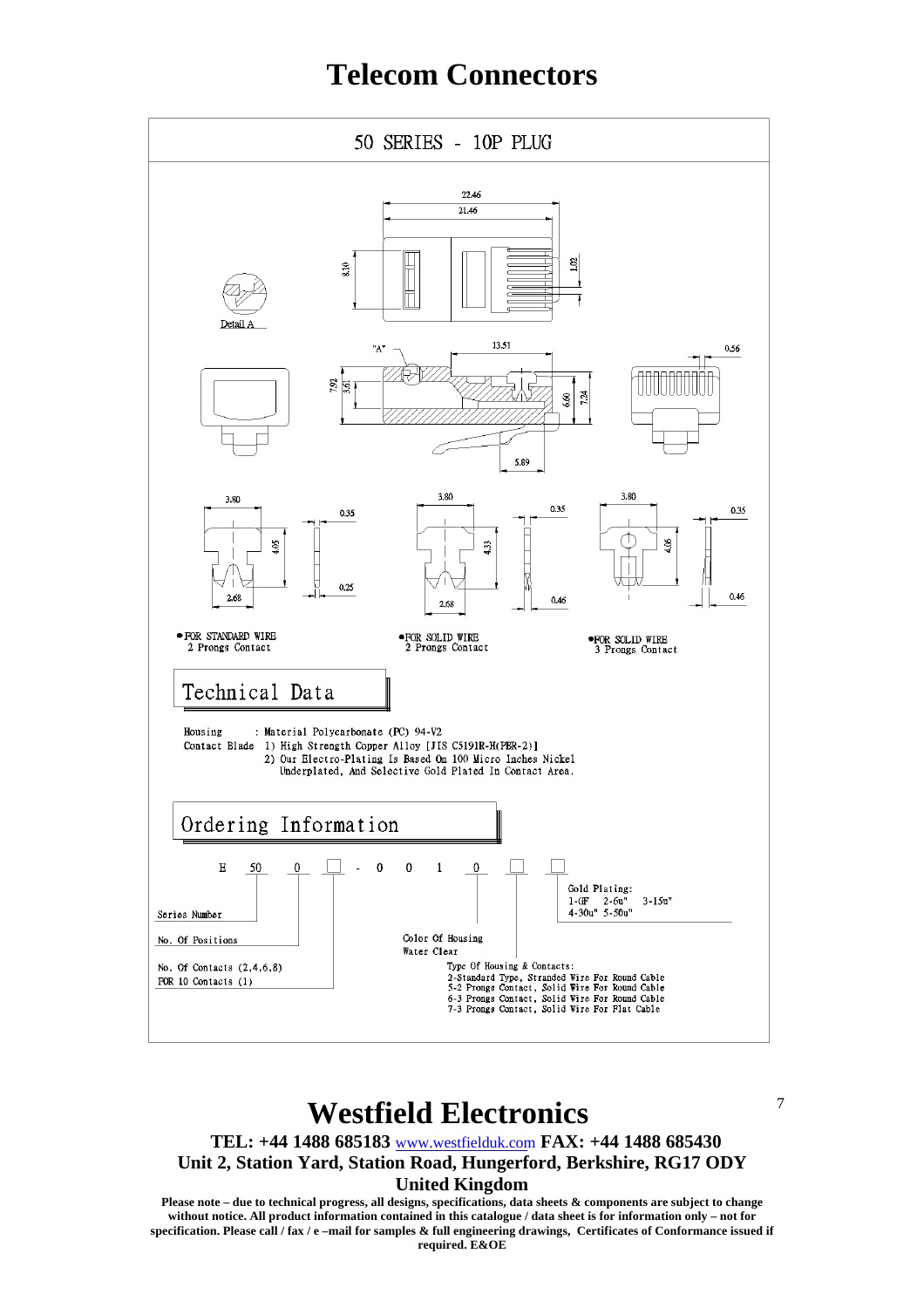

### **Westfield Electronics**

**TEL: +44 1488 685183** www.westfielduk.com **FAX: +44 1488 685430**

8

**Unit 2, Station Yard, Station Road, Hungerford, Berkshire, RG17 ODY**

#### **United Kingdom**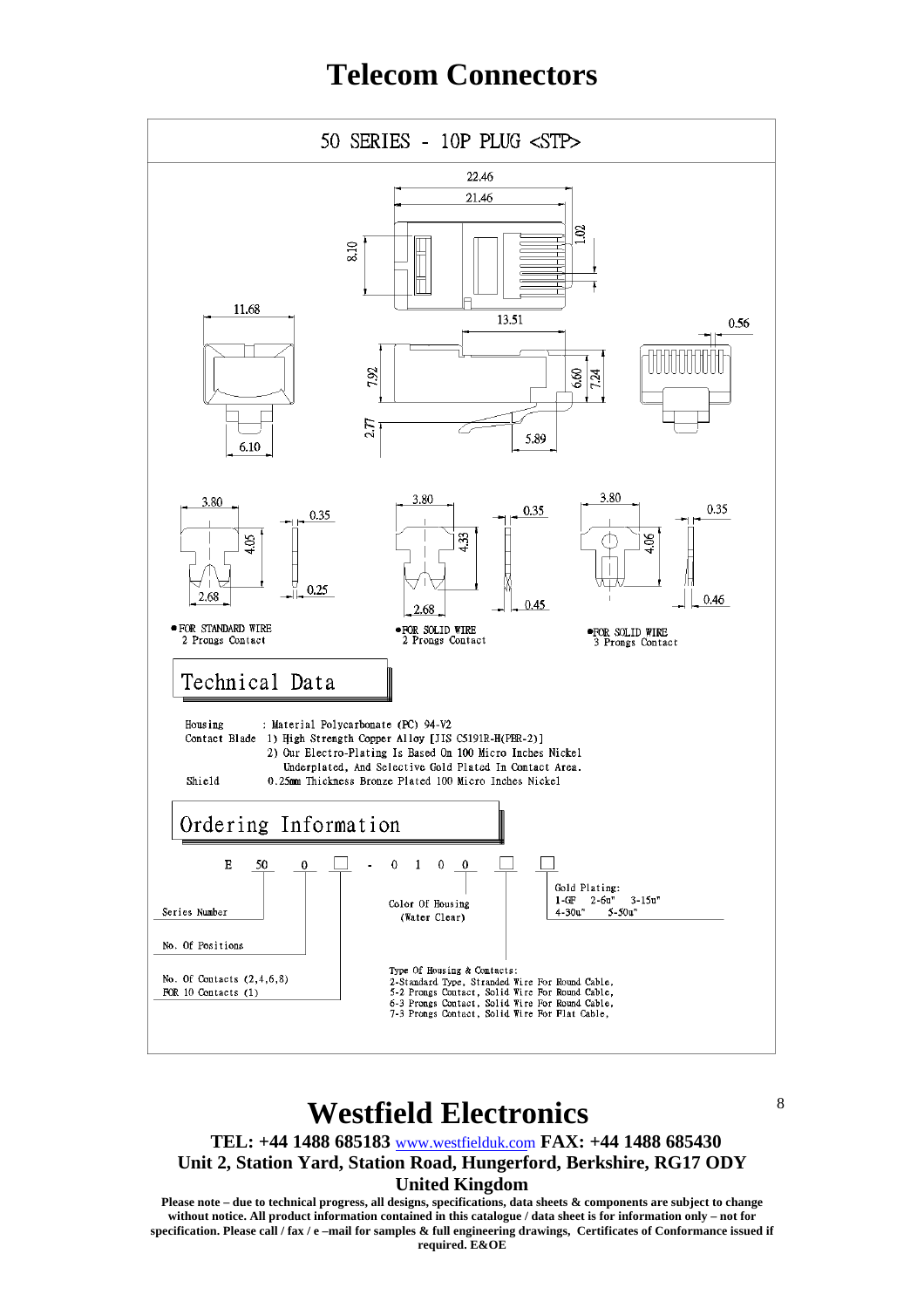#### **Faxback Enquiries to Westfield Electronics on: +44 (0) 1488 685430**

#### **SAMPLES / QUOTATION / TECHNICAL ASSISTANCE ON THE FOLLOWING:**

| <b>Competition Part Number</b> | <b>Your Part Number</b> | <b>Westfield Part Number</b> | <b>Quantity per</b><br>Delivery / Year | <b>Target</b><br>Price<br><b>USD OR £</b> |
|--------------------------------|-------------------------|------------------------------|----------------------------------------|-------------------------------------------|
|                                |                         |                              |                                        |                                           |
|                                |                         |                              |                                        |                                           |
|                                |                         |                              |                                        |                                           |
|                                |                         |                              |                                        |                                           |

**Notes / Descriptions:……………………………………………………………………………………**

| $\begin{minipage}{0.5\textwidth} \begin{tabular}{ l l l } \hline \textbf{0.01} & \textbf{0.01} & \textbf{0.01} & \textbf{0.01} & \textbf{0.01} & \textbf{0.01} & \textbf{0.01} & \textbf{0.01} & \textbf{0.01} & \textbf{0.01} & \textbf{0.01} & \textbf{0.01} & \textbf{0.01} & \textbf{0.01} & \textbf{0.01} & \textbf{0.01} & \textbf{0.01} & \textbf{0.01} & \textbf{0.01}$ |
|---------------------------------------------------------------------------------------------------------------------------------------------------------------------------------------------------------------------------------------------------------------------------------------------------------------------------------------------------------------------------------|
|                                                                                                                                                                                                                                                                                                                                                                                 |
|                                                                                                                                                                                                                                                                                                                                                                                 |
|                                                                                                                                                                                                                                                                                                                                                                                 |
|                                                                                                                                                                                                                                                                                                                                                                                 |
|                                                                                                                                                                                                                                                                                                                                                                                 |
|                                                                                                                                                                                                                                                                                                                                                                                 |
|                                                                                                                                                                                                                                                                                                                                                                                 |
|                                                                                                                                                                                                                                                                                                                                                                                 |
|                                                                                                                                                                                                                                                                                                                                                                                 |

**Urgent: SAMPLES / QUOTE / DATA / TECHNICAL ASSISTANCE NEEDED**

# **Westfield Electronics**

**TEL: +44 1488 685183** www.westfielduk.com **FAX: +44 1488 685430 Unit 2, Station Yard, Station Road, Hungerford, Berkshire, RG17 ODY** 9

#### **United Kingdom**